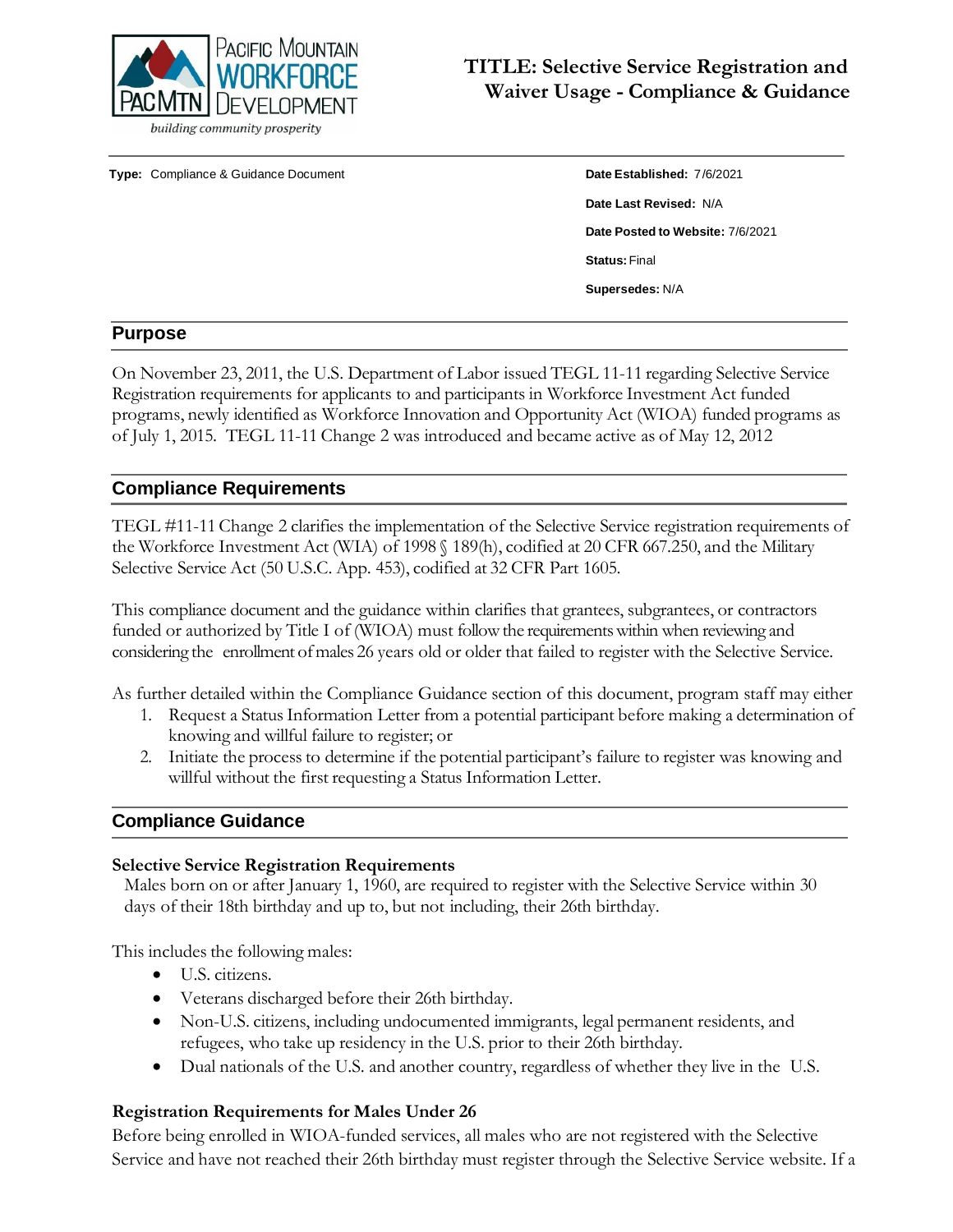male turns 18 while participating in WIOA-funded services, registration with Selective Service must be completed no later than 30 days after he becomes 18 in order to continue to receive WIOA-funded services. If a male under the age of 26 refuses to register with Selective Service, WIOA-funded services must be suspended until he registers.

In order to be eligible to receive WIOA-funded services, all males born on or after January 1, 1960, must present documentation showing compliance with the Selective Service registration requirements.

Listed here are the most common types of acceptable documentation to determine a person's eligibility for WIOA Title I programs:

- Selective Service acknowledgement letter.
- Report of Separation form (Form DD-214). Should be used only if veteran was discharged after his 26th birthday.
- Screen printout of the Selective Service [Verification](https://www.sss.gov/) site. For males who already registered, this website can be used to confirm their Selective Service number as well as the date of registration, by entering a last name, social security number, and date of birth.
- Selective Service registration card.
- Selective Service verification form.
- Stamped post office receipt of registration.

## **Non-Registration by Males 26 and Older**

Grantees, subgrantees, or contractors funded or authorized by Title I of (WIOA) may either request a Status Information Letter from a potential participant before making a determination of knowing and willful failure to register, or initiate the process to determine if the potential participant's failure was knowing and willful without first requesting a Status Information Letter.

Before enrolling in WIOA-funded services, all males 26 and older must provide one of the following:

- Documentation showing they were not required to register
- If they were required to register, documentation establishing that their failure to register was not knowing or willful

### **Selective Service registration is not required for the following male U.S. citizens:**

- Males who are serving in the military on full-time active duty.
- Males attending the service academies.
- Disabled males who were continually limited to a residence, hospital, or institution.
- Males who are hospitalized, institutionalized, or incarcerated are not required to register during their confinement. However, they must register within 30 days after being released if they have not yet reached their 26th birthday.
- Male veterans discharged after their 26th birthday.

### **Selective Service registration is not required for the following male non-U.S. citizens:**

- Non-U.S. males who entered the U.S. for the first time after their 26th birthday. Acceptable forms of supporting documentation include the following:
	- o Date of entry stamp in passport.
	- o I-94 with date of entry stamp on it.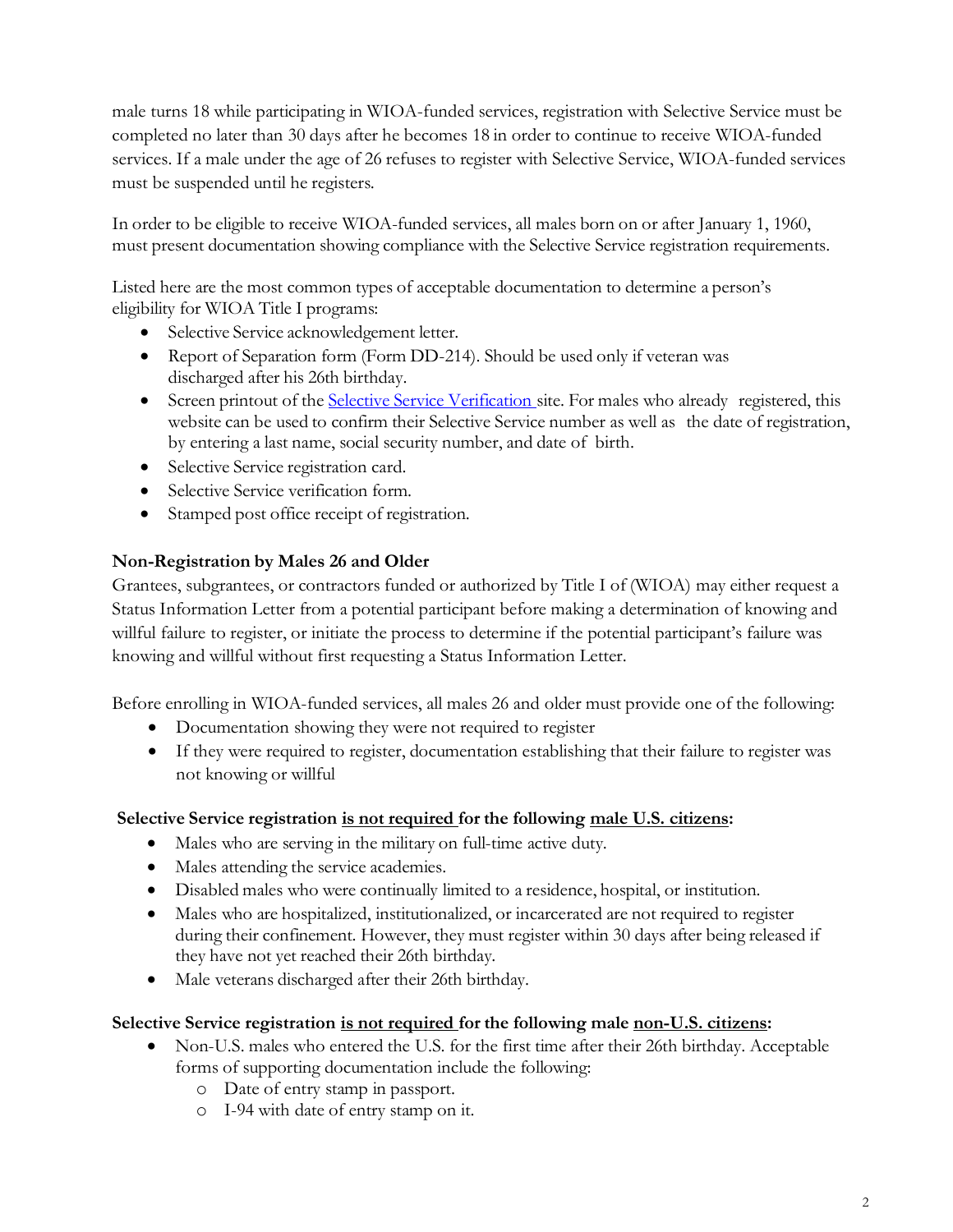- o Letter from the U.S. Citizenship and Immigration Services indicating the date the male entered the U.S. presented in conjunction with documentation establishing the male's age.
- Non-U.S. males who entered the U.S. illegally after their 26th birthday.
	- o They must provide proof that they were not living in the U.S. from age 18 through 25.
	- o For additional information refer to [www.sss.gov](http://www.sss.gov/) "Who Needs to Register"
- Non-U.S. males on a valid non-immigrant visa.
	- o The few individuals who are exempt from this requirement are those on current nonimmigrant visas, as long as they remain on a valid visa up until they turn 26. If they to the Selective Service copies of supporting documentation to show you are exempt.
	- o For additional information refer to [www.sss.gov](http://www.sss.gov/) "Who Needs to Register, Immigrants and Dual Nationals."

\*Note that the requirement for transsexual, transgendered, and intersex individuals to register with the Selective Service depends upon the gender recorded on their birth certificate. According to the Selective Service website, "Individuals who are born female and have a gender change are not required to register. U.S. citizens or immigrants who are born male and have a gender change are still required to register."

### **Status Information Letter**

An individual may obtain a Status Information Letter from the Selective Service if one of the following applies:

- The individual believes he was not required to register
- The individual did register but cannot provide the appropriate documentation

The Status Information [Letter Request](https://www.sss.gov/Forms) form and instructions can be accessed through the Selective Service website. If an individual decides to request a Status Information Letter, they will need to describe, in detail, the circumstances that prevented themselves from registering (e.g., hospitalization, incarceration, or military service) and provide documentation of those circumstances. The documentation should be specific as to the dates of the circumstances.

If the Status Information Letter indicates that an individual was not required to register for the Selective Service, then the individual is eligible to enroll in a WIOA-funded service. If the Status Information Letter indicates that the individual was required to register and did not register, he is presumed to be disqualified from participation in WIOA-funded activities and services until it can be determined that his failure to register was not knowing and willful. All costs associated with grant-funded services provided to non-eligible individuals may be disallowed.

#### **How to Determine "Knowing and Willful" Failure to Register**

If the individual was required but failed to register with the Selective Service, as determined by the Status Information Letter or by his own acknowledgement, the individual may only receive services if he establishes that the failure to register was not knowing and willful.

The subrecipient or contractor that enrolls individuals in WIOA-funded activities, and is thereby authorized to approve the use of WIOA grant funds, is the entity responsible for evaluating the evidence presented by the individual and determining whether the failure to register was knowing and willful.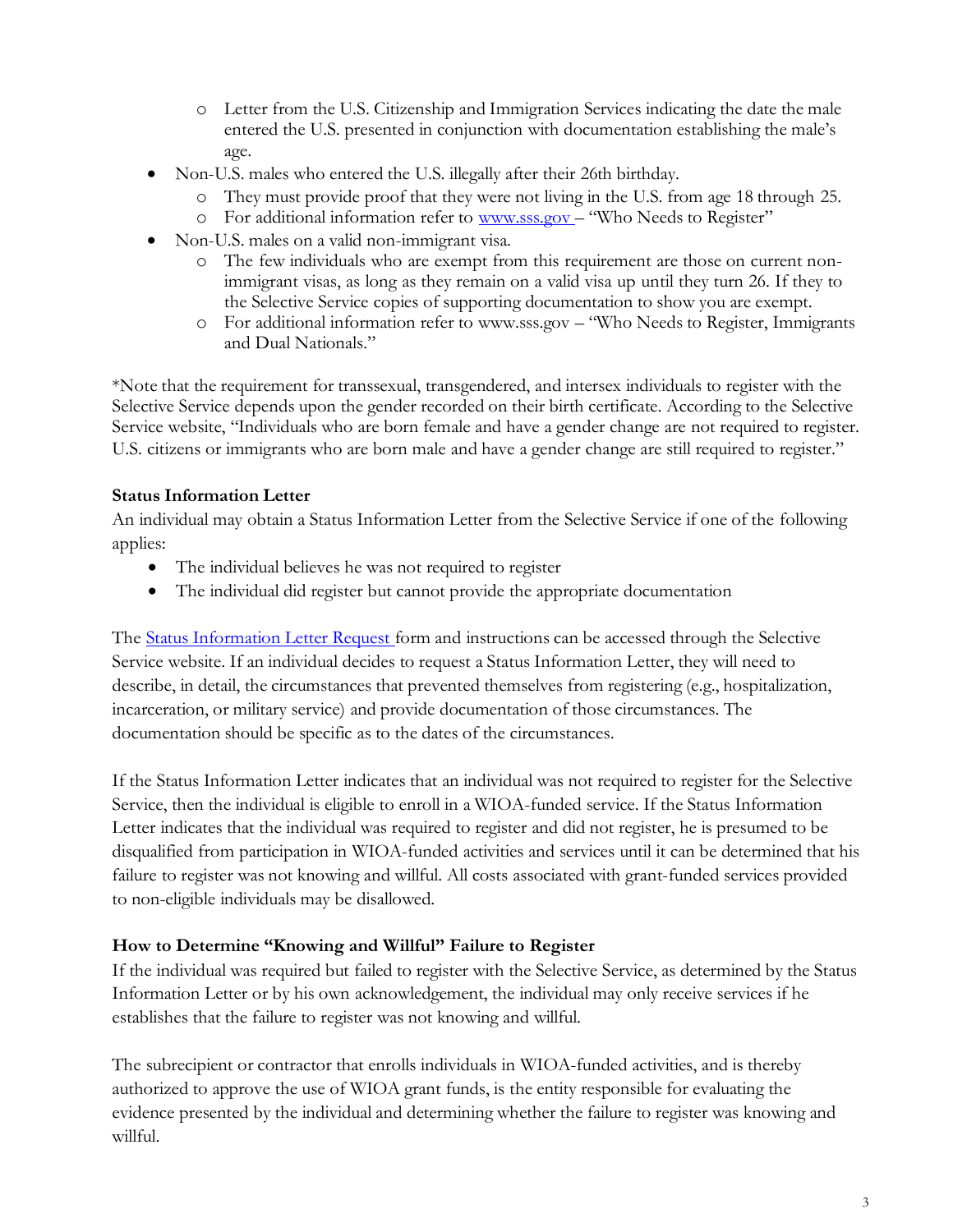Unless, a determination of approval was made through the submission of a Selective Service Registration Waiver approved by the Director of Workforce Development Services, Pacific Mountain Workforce Development Council.

## *Documentation to support that failure to register was not knowing and willful*

Evidence presented may include the individual's written explanation and supporting documentation of his circumstances at the time of the required registration and the reason(s) for failure to register. The individual should be encouraged to offer as much evidence and in as much detail as possible to support their statement and case.

The following are examples of documentation that may be of assistance in making a determination in these cases:

- Service in the Armed Forces Evidence that a male has served honorably in the U.S. Armed Forces, such as a Form DD-214 or his Honorable Discharge Certificate. These documents serve as evidence that his failure to register was not knowing and willful.
- Third Party Affidavits Affidavits concerning reasons for not registering from parents, teachers, employers, doctors, and others may help subrecipients or contractors in making a determination regarding willful and knowing failure to register.
- **Self-Attestation – Signed statement that explains why the individual's failure to register was not knowing and willful.**

# **\*Please note, self-attestation may serve as sufficient evidence when other forms of documentation or third party corroboration are not available.**

In order to establish consistency regarding the implementation of the requirement, subrecipients or contractors should use the following questions as a model for determining whether a failure to register is knowing and willful.

To determine whether the failure was "knowing" authorized organizations should ask the following:

- Was the individual aware of the requirement to register?
- If the individual knew about the requirement to register, was he misinformed about the applicability of the requirement to him (e.g., veterans who were discharged before their 26th birthday were occasionally told that they did not need to register)?
- On which date did the individual first learn that he was required to register?
- Where did the individual live when he was between the ages of 18 and 26?
- Does the status information letter indicate that Selective Service sent letters to the individual at that address and did not receive a response?

To determine whether the *failure was* "willful" authorized organizations should ask the following:

- Was the failure to register done deliberately and intentionally?
- Did the individual have the mental capacity to choose whether to register and decided not to register?
- What actions, if any, did the individual take when he learned of the requirement to register?